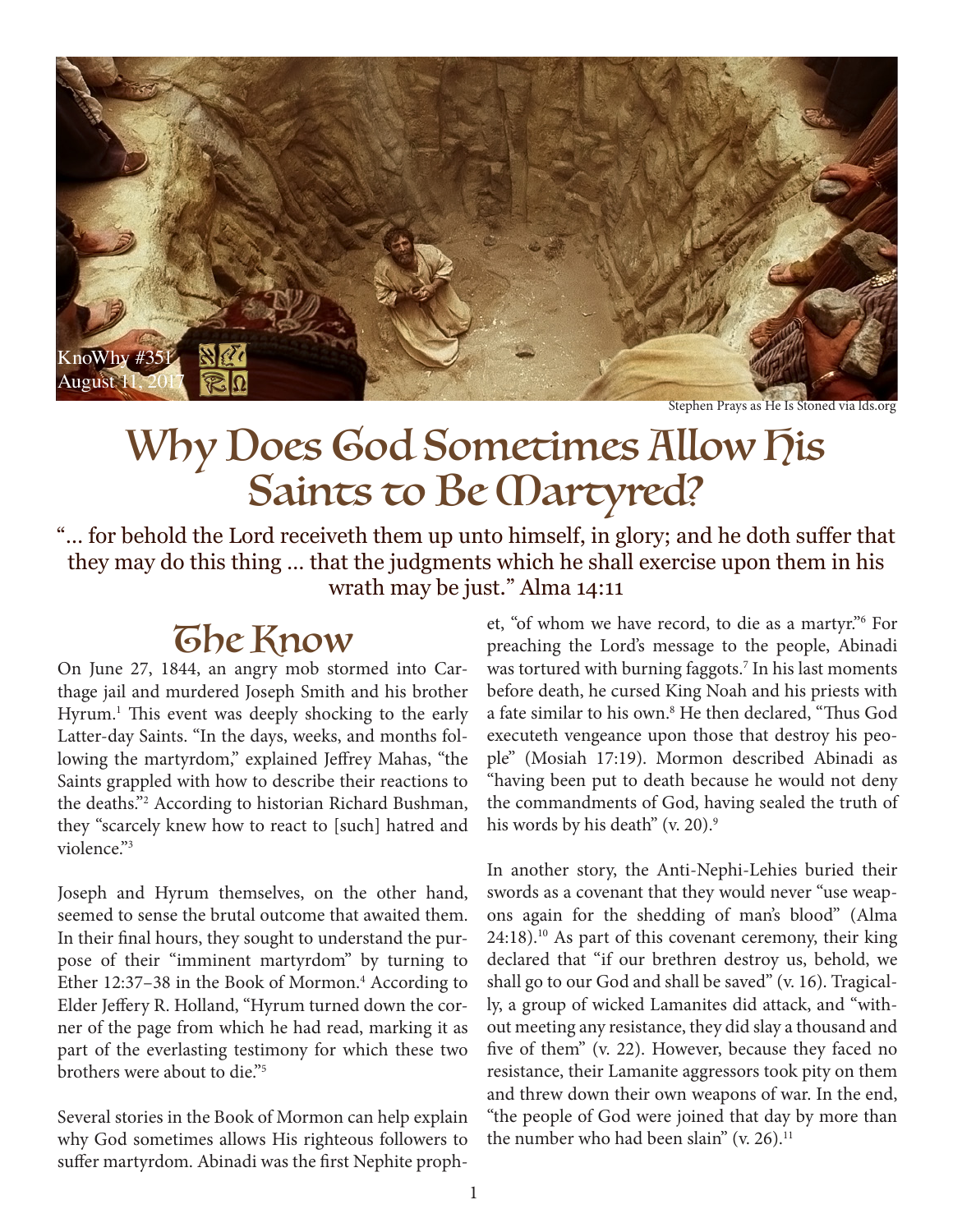In perhaps the most tragic episode of Book of Mormon martyrdom, the men of Ammonihah, who believed in the teachings of Alma and Amulek, were expelled from their city. Then at "the place of martyrdom" their wives, children, and holy scriptures were cast into a fire (Alma 14:9). "And when Amulek saw the pains of the women and children who were consuming in the fire, he also was pained; and he said unto Alma: How can we witness this awful scene?" (v. 10). Amulek wanted to use the power of God to save the women and children, but Alma declared,

> The Spirit constraineth me that I must not stretch forth mine hand; for behold the Lord receiveth them up unto himself, in glory; and he doth suffer that they may do this thing, or that the people may do this thing unto them, according to the hardness of their hearts, that the judgments which he shall exercise upon them in his wrath may be just; and the blood of the innocent shall stand as a witness against them, yea, and cry mightily against them at the last day.  $(A \text{lm} a 14:11)^{12}$

 $\overline{G}$   $\overline{D}$   $e$   $W$   $\overline{D}$  $y$  In the story of Alma and Amulek, in particular, we are able to see the confusion that so often accompanies the friends and families of those who have been persecuted or slain for their beliefs.<sup>13</sup> "How is it possible," asked Charles Swift, "that [Alma and Amulek] can simply stand there and watch these innocent people die, especially since they are dying because they believed in their words?"14 Alma's inspired answer: so that (1) God's judgments may be just and (2) the innocent can stand as witnesses against the wicked.

In each of these Book of Mormon stories, it is stated or implied that Salvation would be given to those who willingly suffered martyrdom for their beliefs.<sup>15</sup> It is also apparent that God's purposes were further accomplished through the courageous actions of these martyrs. Abinadi's message ended up leading to the establishment of Christ's church among the Nephites.16 The Anti-Nephi-Lehies helped save more Lamanites than were martyred, and their faithful sons repeatedly helped deliver the people of Nephi during a great war with the Lamanites.17 The ministry of Alma and Amulek led to the complete desolation of Ammonihah, which fulfilled the Lord's law against apostate cities.<sup>18</sup>

Elder Dallin H. Oaks has explained that "God rarely infringes on the agency of any of His children by intervening against some for the relief of others."19 If divine intervention were to be the rule instead of the exception, then the agency of mankind would be largely compromised. Instead, God often permits the wicked to act out the desires of their hearts, while at the same time allowing the righteous to show courage and valiancy in the face of pain and persecution.

Unfortunately, instances of religious persecution and even martyrdom are increasing in today's world.<sup>20</sup> As noted by David Marsh, "Modern technology allows us to witness the suffering and death of people all over the world. As we weep over the innocent and the righteous who are caught in destructive and deadly forces of war, violence, and natural disasters, perhaps we can appreciate even more the divine perspective the Lord provides in the Book of Mormon."21

No other book of scripture so adequately and deeply explains God's underlying purposes for mortality,<sup>22</sup> including the suffering and persecution that help provide "opposition in all things" (2 Nephi 2:11).<sup>23</sup> Like Joseph and Hyrum Smith, we too can find comfort, purpose, and understanding in the pages of the Book of Mormon—a book for which they willingly sacrificed their lives.<sup>24</sup>

# Further Reading Jeffrey Mahas, "Remembering the Martyrdom," Revelations

in Context: The Stories Behind the Sections of the Doctrine and Covenants (Salt Lake City, UT: The Church of Jesus Christ of Latter-day Saints, 2016), online at lds.org.

Charles Swift, "When Less is More: The Reticent Narrator in the Story of Alma and Amulek," Religious Educator 13, no. 1 (2012): 88–101.

Jeffrey R. Holland, "Safety for the Soul," Ensign, November 2009, 88–90, online at lds.org.

John W. Welch, Legal Cases in the Book of Mormon (Provo, UT: BYU Press and Neal A. Maxwell Institute for Religious Scholarship, 2008), 237–271.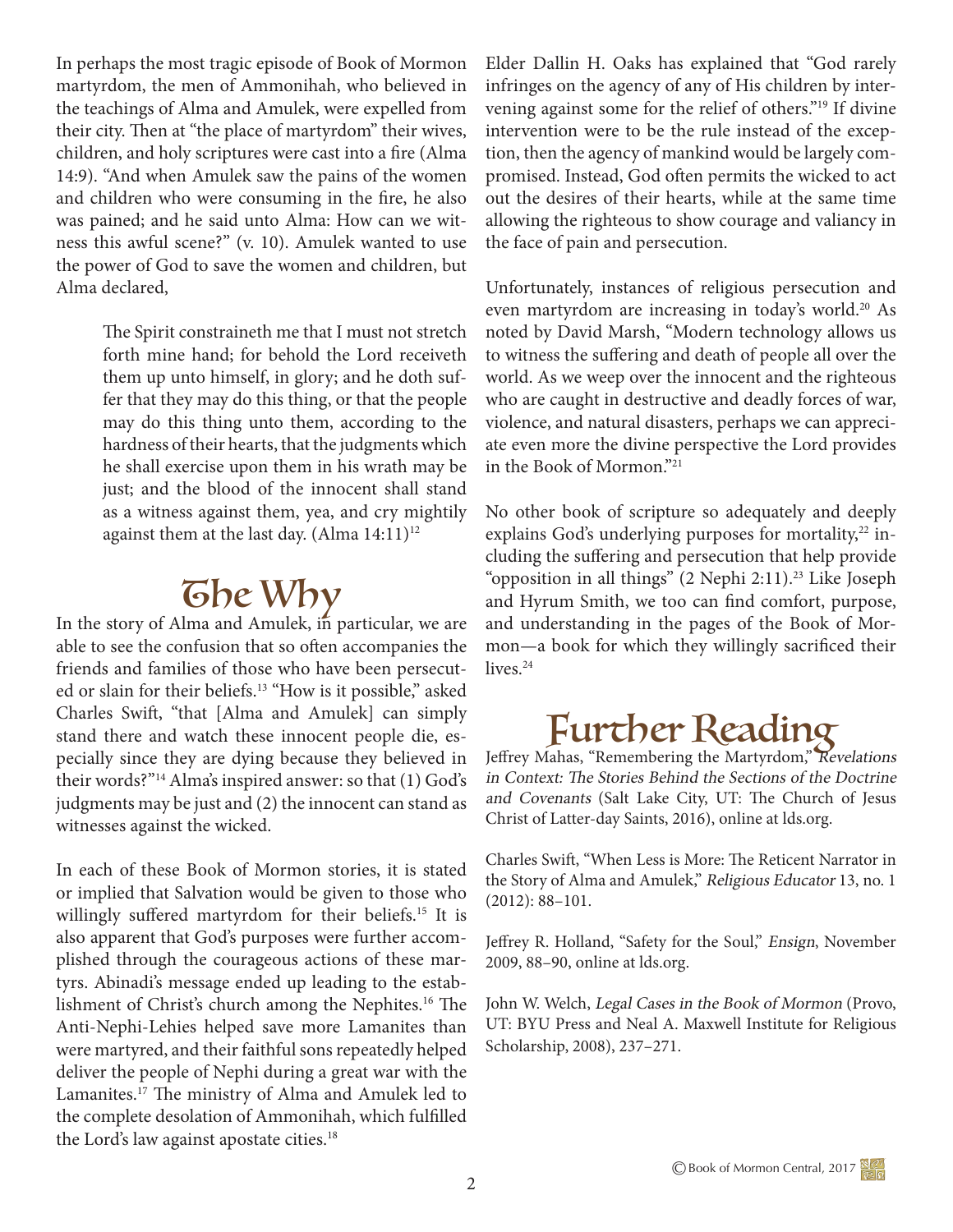## Notes

1. Joseph I. Bentley, "Martyrdom of Joseph and Hyrum Smith," in Encyclopedia of Mormonism, ed. Daniel H. Ludlow (New York, NY: Macmillan, 1992), 1:860–862.

2. Jeffrey Mahas, "Remembering the Martyrdom," Revelations in Context: The Stories Behind the Sections of the Doctrine and Covenants (Salt Lake City, UT: The Church of Jesus Christ of Latter-day Saints, 2016), online at lds. org.

3. Richard Lyman Bushman, Joseph Smith: Rough Stone Rolling (New York, NY: Knopf, 2005), 553.

4. Jeffrey R. Holland, "Safety for the Soul," Ensign, November 2009, 88, online at lds.org.

5. Holland, "Safety for the Soul," 89.

6. Robert J. Matthews, "Abinadi: The Prophet and Martyr," in Mosiah, Salvation Only Through Christ, ed. Monte S. Nyman and Charles D. Tate, Book of Mormon Symposium Series, Volume 5 (Provo, UT: Religious Studies Center, Brigham Young University, 1991), 91.

7. See Book of Mormon Central, "Why Was Abinadi Scourged with Faggots? (Mosiah 17:13)," KnoWhy 96 (May 10, 2016); Book of Mormon Central, "Why Did Abinadi Talk about the Suffering Messiah? (Mosiah 14:4)," KnoWhy 91 (May 3, 2016).

8. John A. Tvedtnes, "Notes and Communications: 'As a Garment in a Hot Furnace," Journal of Book of Mormon Studies 6, no. 1 (1997): 76–79; Mark J. Morrise, "Simile Curses in the Ancient Near East, Old Testament, and Book of Mormon," Journal of Book of Mormon Studies 2, no. 1 (1993): 124–138; Donald W. Parry, "Hebraisms and Other Ancient Peculiarities in the Book of Mormon," in Echoes and Evidences of the Book of Mormon, ed. Donald W. Parry, Daniel C. Peterson, and John W. Welch (Provo, UT: FARMS, 2002), 156–159.

9. Matthews, "Abinadi: The Prophet and Martyr," 91–111.

10. See Book of Mormon Central, "What Is the Symbolism of the Stained Swords of the Anti-Nephi-Lehies? (Alma 24:12)," KnoWhy 132 (June 29, 2016).

11. There is a second massacre of the people of Ammon in Alma 27:1–4. For a deeper discussion of the people of Ammon and their covenant to not take up arms, see Duane Boyce, "The Ammonites Were Not Pacifists," Interpreter: A Journal of Mormon Scripture 20 (2016): 293–313; Duane Boyce, "Were the Ammonites Pacifists?" Journal of Book of Mormon and Other Restoration Scripture 18, no. 1 (2009): 32–47.

12. For a treatment of this story in an ancient legal context, see John W. Welch, Legal Cases in the Book of Mormon (Provo, UT: BYU Press and Neal A. Maxwell Institute for Religious Scholarship, 2008), 260–263.

13 In this case, it seems quite possible that Amulek and Alma had to watch Amulek's own family members suffer death by fire. See Charles Swift, "When Less is More: The Reticent Narrator in the Story of Alma and Amulek," Religious Educator 13, no. 1 (2012): 97; John W. Welch, Legal Cases, 263.

14 Charles Swift, "When Less is More," 97.

15. See Mosiah 13:9; Alma 24:26; Alma 14:11. See also 3 Nephi 12:10–12; cf. Matthew 5: 10–12. After reading about the early Christian martyrs from Fox's Book of Martyrs, Joseph Smith related that he had in vision seen that